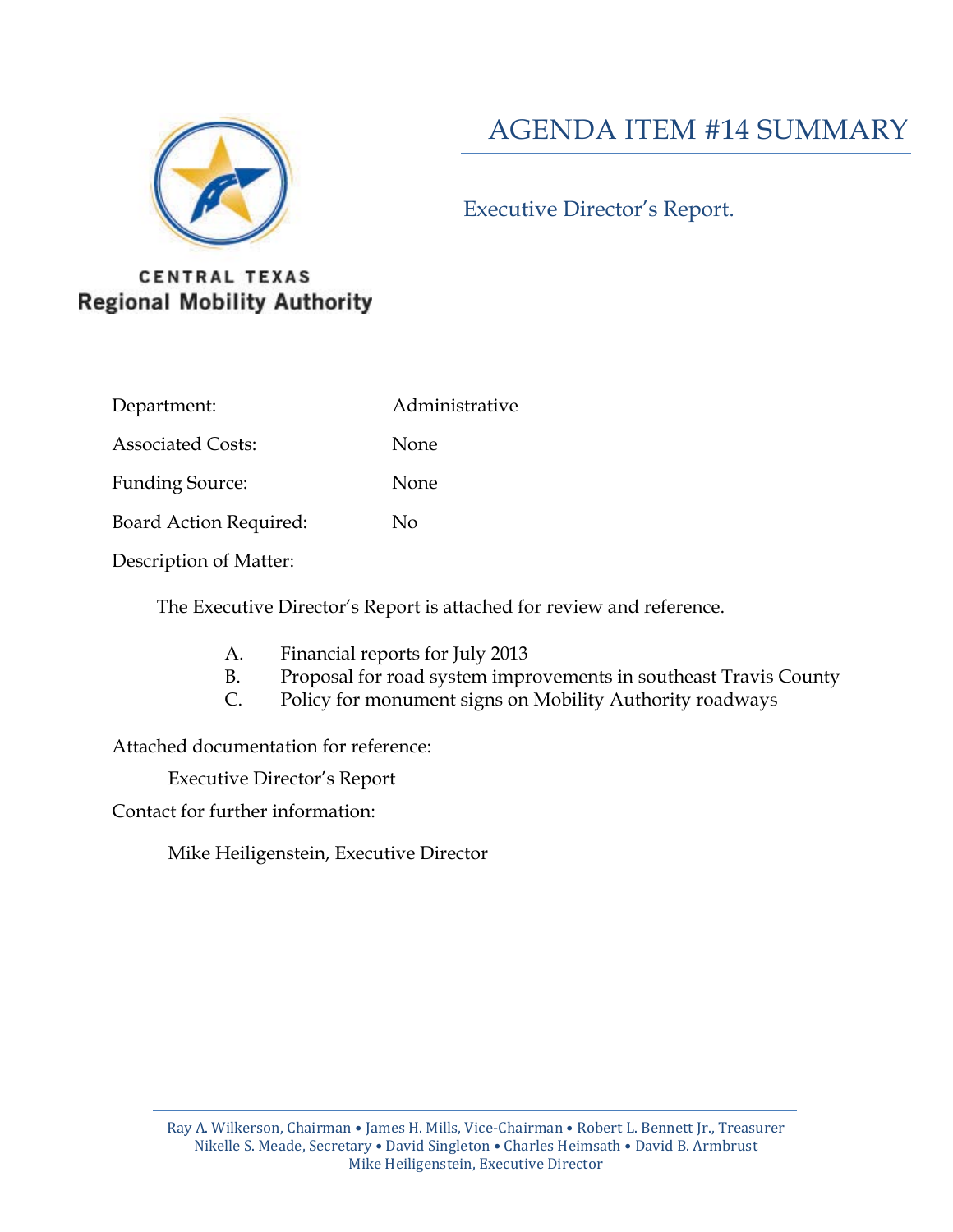

# REPORT TO THE BOARD OF DIRECTORS August 28, 2013

Mike Heiligenstein - Executive Director

## PRIORITY ISSUES



Bergstrom Express Bees Moved!

## PROJECT DEVELOPMENT MANOR EXPRESSWAY

MoPac Improvement Project Ground Breaking

Central Texas Mobility Constructors (CTMC) continue to focus on construction of the frontage roads and intersections throughout the project. Construction at the Blue Goose intersection has been completed, and traffic has been shifted to the newly constructed westbound frontage road in this area. Placement of the final asphalt course on the frontage roads began July 29th; this operation is projected to continue through September and will require nightly lane closures through that time. CTMC is also focused on completion of the Arterial "A" intersection. Completion of this intersection will allow the phased construction of the Giles Road/Johnny Morris Road to continue.

The concrete pavement on the eastbound mainlanes has been completed to the Arterial "A" intersection. Paving continues on the eastbound mainlanes toward the Giles Road/ Johnny Morris intersection.

## MoPac Improvement Project



Strategy and preparation has begun for an Environmental Re-Evaluation Open House, to be held September 5, 2013. During the detailed design phase of the project, four proposed modifications were identified for consideration.

These modifications will require FHWA approval under an environmental re-evaluation process before implementation.

A Ground Breaking Event is scheduled for October 18 at a location to be determined.

A preliminary construction schedule has been released. While all construction time frames are subject to change, major milestones include:

 --Fall 2013: Between RM 2222 and Braker Lane

-- Early 2014: On the area south of RM 2222 to Cesar Chavez

-- Mid 2014: On the area north of Braker Lane to Parmer Lane.

CH2M HILL submitted the first design package, which is a 30% design of the entire project. A pre-submittal workshop was held July 9. A package is currently under review.

In August, the 24/7 Hotline, 512-270-5000, went live. In September, a mobile device App will be available, featuring project information and construction alerts.

#### Bergstrom Expressway

Public involvement activities continue as the team has begun the second round of meetings and sharing updates with project stakeholders. The team continues to coordinate and support TxDOT with the Environmental activities and are planning for the second Public Meeting in early October, followed by the formal Public Hearing in mid 2014.